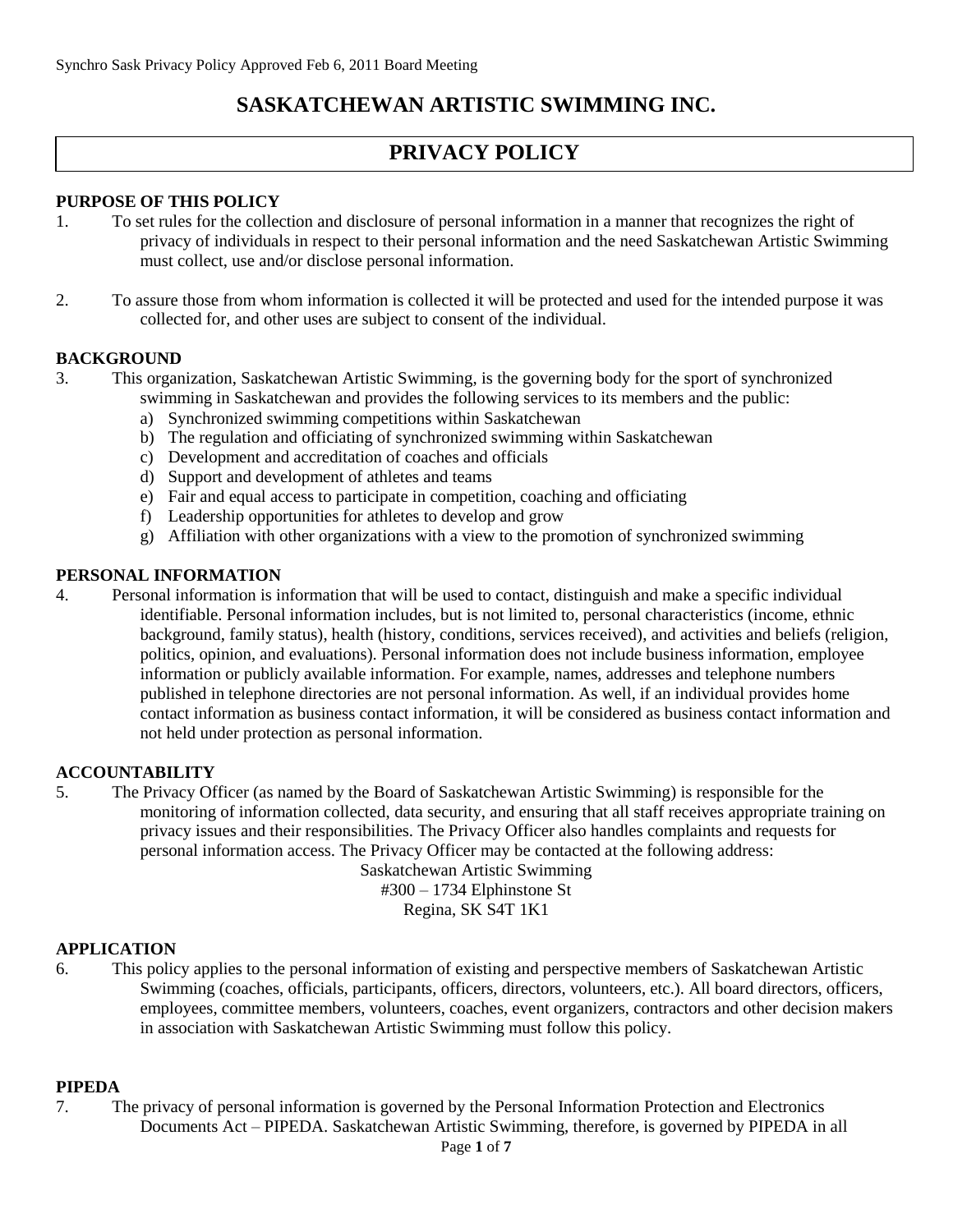matters involving the collection, use and disclosure of personal information in the course of carrying out commercial activities. Based on the standards required by PIPEDA and the interpretation of PIPEDA by Saskatchewan Artistic Swimming this policy was written.

## **PURPOSE FOR ACQUIRING INFORMATION**

- 8. Personal information will be collected by Saskatchewan Artistic Swimming only to meet and maintain the highest standard of organizing and programming the sport of synchronized swimming. Saskatchewan Artistic Swimming collects personal information from prospective and existing members, coaches, referees, participants, managers and volunteers for purposes that may include, but are not limited to:
	- a) Name, address, phone number, cell phone number, first language, fax number and email address for the purpose of receiving information from Saskatchewan Artistic Swimming
	- b) Nationality for statistics as required by Sport Canada
	- c) NCCP number, education, resumes and experience for database entry in the Coaching Association of Canada to determine the level of certification and coaching qualifications
	- d) General member numbers, CASSA numbers, resumes, length of eservice/participation, history, details of performance, certifications, awards won, details of participation, background and biographic information for the purpose of award nominations, bios or published articles
	- e) Credit card and chequing information for registration at conferences, purchasing equipment, coaching manuals and other resources, registration in courses, workshops, conferences, membership/athlete/club registration and travel
	- f) Date of birth and athlete biography for media releases and to determine appropriate age groups
	- g) Banking information, social insurance number, criminal records check, resume and beneficiaries for Saskatchewan Artistic Swimming's payroll, company insurance and health plan
	- h) Personal health information including provincial health card numbers, allergies, emergency contacts and past medical history for use in the case of medical emergency or byes
	- i) Personal health information for individuals with a disability in order to determine eligibility to compete and classification
	- j) Athlete information including category/level, height, dietary supplements taken, uniform size, shoe size, feedback from coaches and trainers, performance results, biography information and Saskatchewan Artistic Swimming registration number required for registration forms, outfitting uniforms, media relations, publishing results and components of selection
	- k) Athlete whereabouts information including sport/discipline, training times and venues, training camp dates and locations, travel plans, competition schedule and, if applicable, disability, for the Canadian Centre for Ethics in Sport inquiries for the purpose of out of competition drug testing
	- l) Individual measurements for adjusting equipment
	- m) Body weight, mass and body fat index to monitor physical response to training and to maintain an appropriate weight for competition
	- n) Marketing information including attitudinal and demographic data on individual members to determine a membership demographic structure, and program wants and needs
	- o) Passport numbers and Aeroplan/Air Miles/frequent flyer number for travel purposes
	- p) Addresses or email addresses may receive advertisements from Saskatchewan Artistic Swimming sponsors, an alumni letter, a newsletter and donation requests for the purpose of fundraising or awareness
	- q) Determining eligibility for certain events or activities
	- r) Video footage of competitions for the purpose of technical monitoring, coach/club review, officials training educational purposes, sport promotion. In some cases, videos from an event will be available for purchases
	- s) Photos for the purpose of educational training, reporting and marketing of the sport in newsletters, on the website, on displays or posters
	- t) Scores and rankings of individual athletes, coaches and clubs for record keeping, publishing of competing and identifying athletes.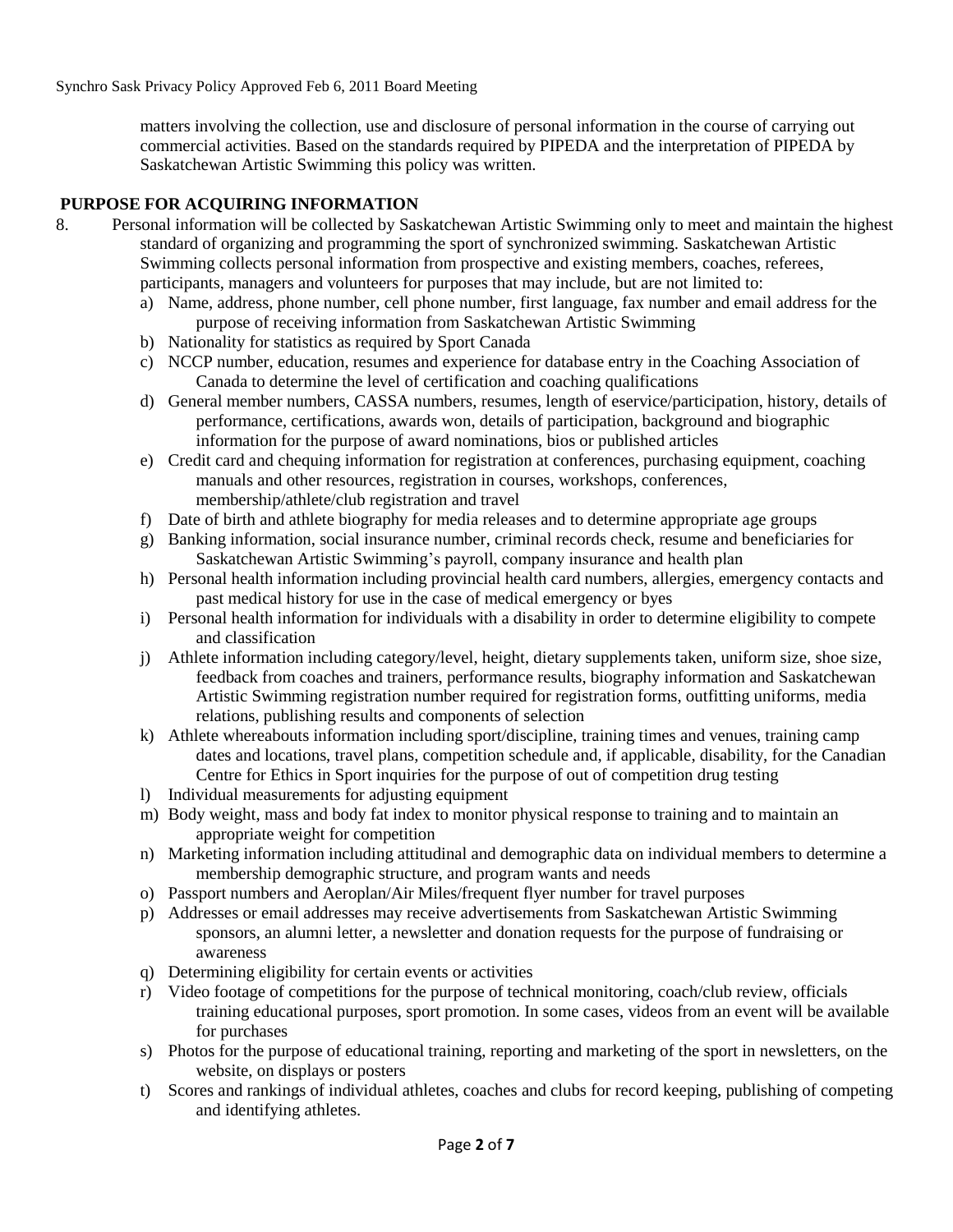Synchro Sask Privacy Policy Approved Feb 6, 2011 Board Meeting

- u) Names, ages and signatures for the purpose of participant agreements, permissions where medical treatment is concerned and the collection of waivers
- v) Name and contact information for the purposes of communication, draws, raffles and fundraising events
- 9. If a purpose has not been identified herein, Saskatchewan Artistic Swimming will seek consent from individuals in order to use personal information for a purpose that is not already consented to. This consent will be documented as to when and how it was received.

## **CONSENT**

- 10. Consent is required to be obtained by lawful means from individuals at the time of collection and will be obtained prior to the use or disclosure of the personal information. However, Saskatchewan Artistic Swimming may collect personal information without consent where it is reasonable and lawful. In cases such as when:
	- a) It is clearly in the individual's interests and consent is not available in a timely way
	- b) Knowledge and consent would compromise the availability or accuracy of the information and collection is required to investigate a breach of an agreement or contravention of a federal or provincial law
	- c) The information is publicly available as specified in PIPEDA
	- d) The information is for journalistic, artistic or literary purposes
- 11. By providing personal information to Saskatchewan Artistic Swimming, individuals are consenting to the use of the information for the purposes identified in this policy.
- 12. Saskatchewan Artistic Swimming provides an opt-out option for individuals to choose to not have their information shared beyond the purposes with which it is explicitly collected for.
- 13. Consent may be written, oral or implied. In determining the form of consent to use, Saskatchewan Artistic Swimming will consider the sensitivity of the information, as well as the individual's reasonable expectations. Individuals may consent to the collection and specified use of personal information by:
	- a) Signing an application form
	- b) Checking a check-off box
	- c) Providing written consent physically or electronically
	- d) Consenting orally over the telephone or in person
	- e) Implicitly consenting via actions
- 14. In some cases, Saskatchewan Artistic Swimming does not need consent to use personal information. Such cases include:
	- a) When Saskatchewan Artistic Swimming has reasonable grounds to believe the information could be useful in an investigation of contravention of a federal, provincial or foreign law and the information is used for that investigation
	- b) An emergency that threatens an individual's life, health or security
	- c) Statistical or scholarly study or research (Saskatchewan Artistic Swimming must notify the Privacy Commissioner before using the information)
	- d) When it is publicly available as specified in PIPEDA
	- e) When the use in clearly in the individual's interest and consent is not available in a timely way
	- f) When knowledge and consent would compromise the availability or accuracy of the information and collection was required to investigate a breach of an agreement or contravention of a federal or provincial law
- 15. Saskatchewan Artistic Swimming may disclose personal information without the individual's knowledge or consent only to:
	- a) A lawyer representing Saskatchewan Artistic Swimming
	- b) Collect a debt the individual owes to Saskatchewan Artistic Swimming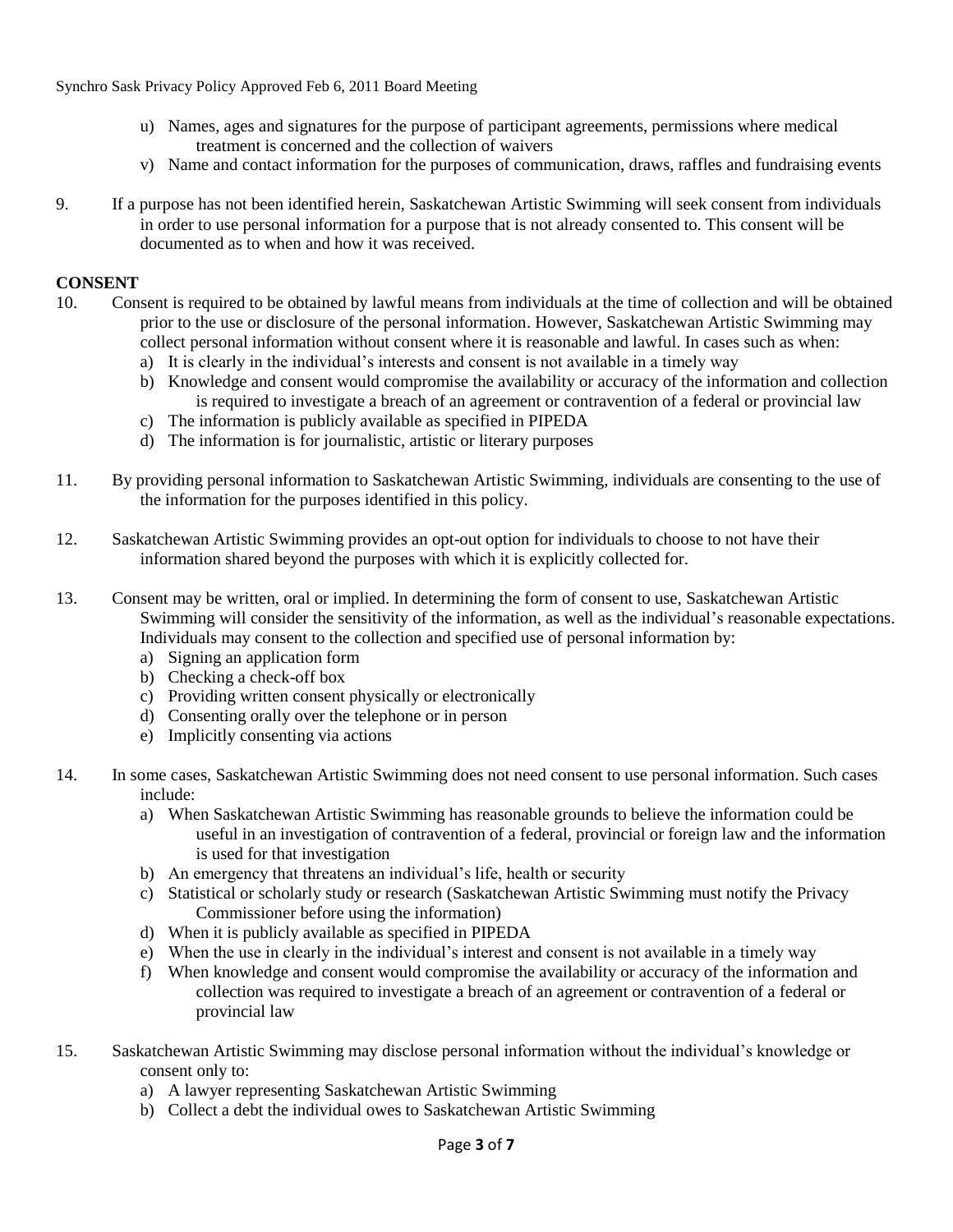- c) Comply with a subpoena, a warrant or an order made by a court or other body with appropriate jurisdiction
- d) A government institution that has requested the information, identified its lawful authority, and indicated that disclosure is for the purpose of enforcing, carrying out an investigation or gathering intelligence relating to any federal, provincial or foreign law; or that suspects that the information relates to national security or the conduct of international affairs; or is for the purpose of administering any federal or provincial law
- e) An investigative body named in PIPEDA or a government institution or Saskatchewan Artistic Swimming's initiative when Saskatchewan Artistic Swimming believes the information concerns a breach of an agreement, or a contravention of a federal, provincial, or foreign law, or suspects the information relates to national security or the conduct of international affairs
- f) An investigative body for the purposes related to the investigation of a breach of an agreement or a contravention of a federal or provincial law
- g) An emergency threatening an individual's life, health or security (Saskatchewan Artistic Swimming must inform the individual of the disclosure)
- h) Statistical, scholarly study, or research (Saskatchewan Artistic Swimming must notify the Privacy Commissioner before disclosing the information)
- i) An archival institution
- j) Twenty years after the individual's death or one hundred years after the record was created
- k) If it is publicly available as specified in the regulations
- l) If otherwise required by law
- 16. Saskatchewan Artistic Swimming will not, as a condition of a product or service, require an individual to consent to the collection, use or disclosure of information beyond that required to fulfill the specific purpose.
- 17. An individual may withdraw consent to the collection, use or disclosure of personal information at any time, subject to legal or contractual restrictions, provided the individual gives one week's notice of such withdrawal to Saskatchewan Artistic Swimming. The Privacy Officer will advise the individual of the implications of such withdrawal, as it may affect an individual's ability to participate in programs or events.

## **LIMITING COLLECTION**

18. All personal information will be collected fairly, by lawful means, and for the purposes as specified in this policy. Saskatchewan Artistic Swimming will not use any form of deception to obtain personal information.

## **LIMITING USE, DISCLOSURE AND RETENTION**

- 19. Personal information will not be used or disclosed by Saskatchewan Artistic Swimming for purposes other than which it was collected as described herein, except with the consent of the individual, as required by law and the exceptions as described herein.
- 20. Information may be forwarded to volunteers in the association such as Meet Managers, Scorers, Referees, Officials, Meet Volunteers, Committee Members, the Board of Directors, Coaches, Session Leaders, etc., Provincial Associations for the purpose of clinics, competitions, International Federations, etc., Coaching Association of Canada, Award Organizations or other parties with whom this association deals.
- 21. Information disclosed to a third party with consent from the individual shall be protected by a third-party agreement to this disclosure.
- 22. Personal information will be retained for certain periods of time in accordance with the following:
	- a) Registration data and athlete information will be retained for a period of three years after an individual has left the program in the event that the individual chooses to return to the program
	- b) Family information will be retained for a period of three years after an individual has left the program in the event that the individual chooses to return to the program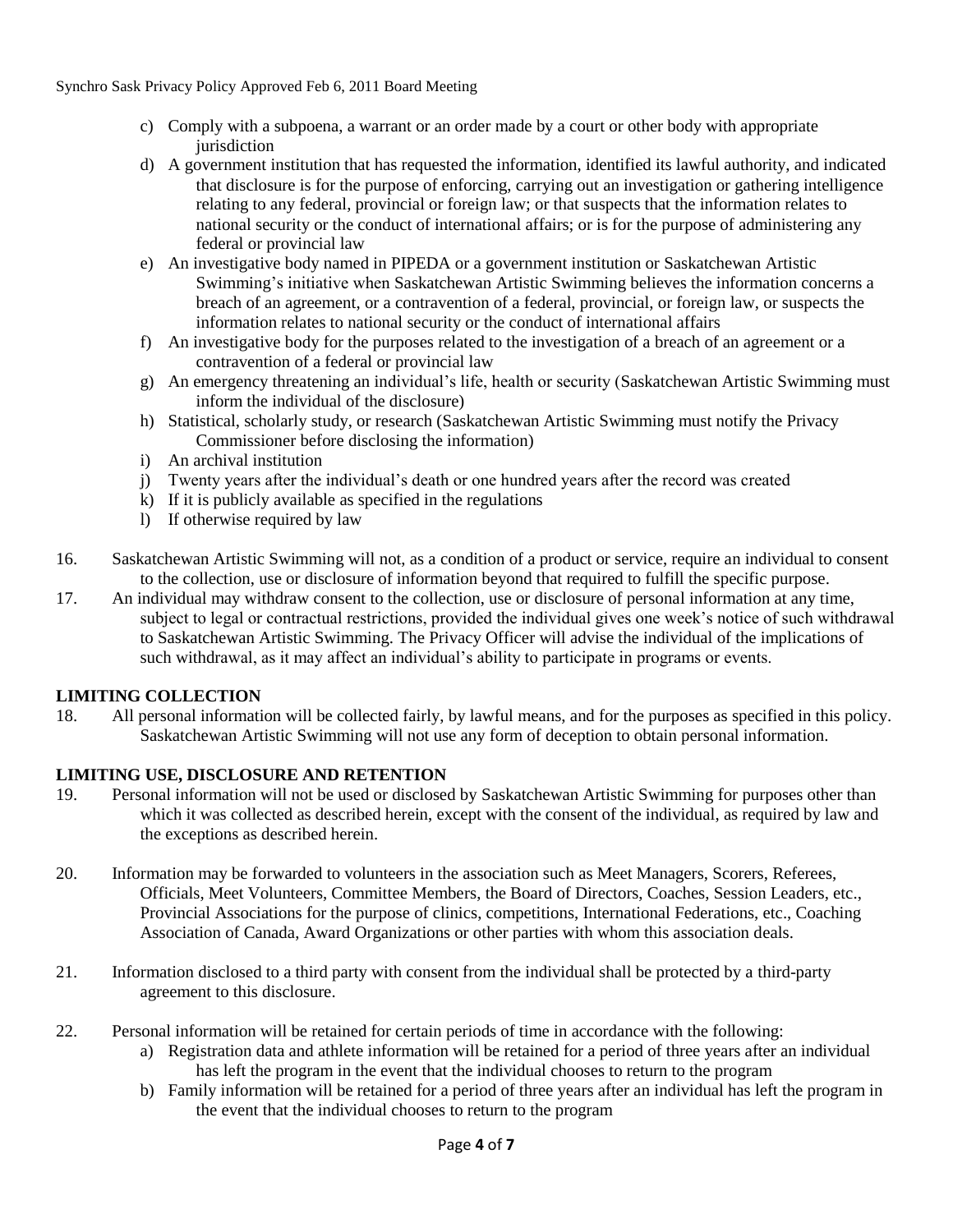Synchro Sask Privacy Policy Approved Feb 6, 2011 Board Meeting

- c) Competitive results which includes athlete's names, levels and placements will be retained indefinitely for historical purposes
- d) Credit card information will be destroyed immediately upon completion of a financial transaction
- e) Information collected by coaches will be retained for a period of three years after an individual has left the program in the event that the individual chooses to return to the program and in order to communicate program and conference dates
- f) Employee information will be retained for a period of seven years in accordance with Canada Customs and Revenue Agency requirements
- g) Personal health information will be immediately destroyed in the event that the individual chooses to leave the program
- h) Personal health information of paralympic athletes will be retained for a period of three years after an individual has left the program in the event that the individual chooses to return to the program
- i) Coaches and officials certification information will be retained for period of ten years after an individual has left the program in the event that the individual chooses to return to the program or until such time as the individual indicates they will not be returning to the sport in that capacity
- j) Marketing information will be immediately destroyed upon completion and analysis of collected information
- k) As otherwise may be stipulated by provincial or federal legislation
- 23. Personal information that is used to make a decision about an individual will be maintained for a minimum of one year so the individual has access to the information after the decision has been made.
- 24. Paper documents will be destroyed by way of shredding and electronic files will be deleted in their entirety. When hardware is discarded, Saskatchewan Artistic Swimming will ensure that the hard drive is physically destroyed.

# **ACCURACY**

25. Saskatchewan Artistic Swimming will use accurate and up to date information as is necessary for the purposes for which it is to be used, to minimize the possibility that inappropriate information may be used to make a decision about an individual.

# **SAFEGUARDS**

- 26. Personal information is protected by security safeguards appropriate to the sensitivity of the information against loss or theft, unauthorized access, disclosure, copying, use or modification.
- 27. Methods of protection and safeguards include, but are not limited to, locked filing cabinets, restricted access to offices, security clearances, need-to-know access and technological methods including the use of passwords, encryption and firewalls.
- 28. The following steps will be taken to ensure security:
	- a) Paper information is either under supervision or secured in a locked or restricted area
	- b) Electronic hardware is either under supervision of secured in a locked or restricted are at all times and passwords are used on computers
	- c) Paper information is transmitted through sealed, addressed envelopes or in boxes by reputable courier/delivery companies
	- d) Electronic information is transmitted either through a direct line or is encrypted
	- e) The office staff is trained to collect, use and disclose personal information only as necessary to fulfill their duties and in accordance with this policy
	- f) External consultants and agencies with access to personal information will provide Saskatchewan Artistic Swimming with appropriate privacy assurances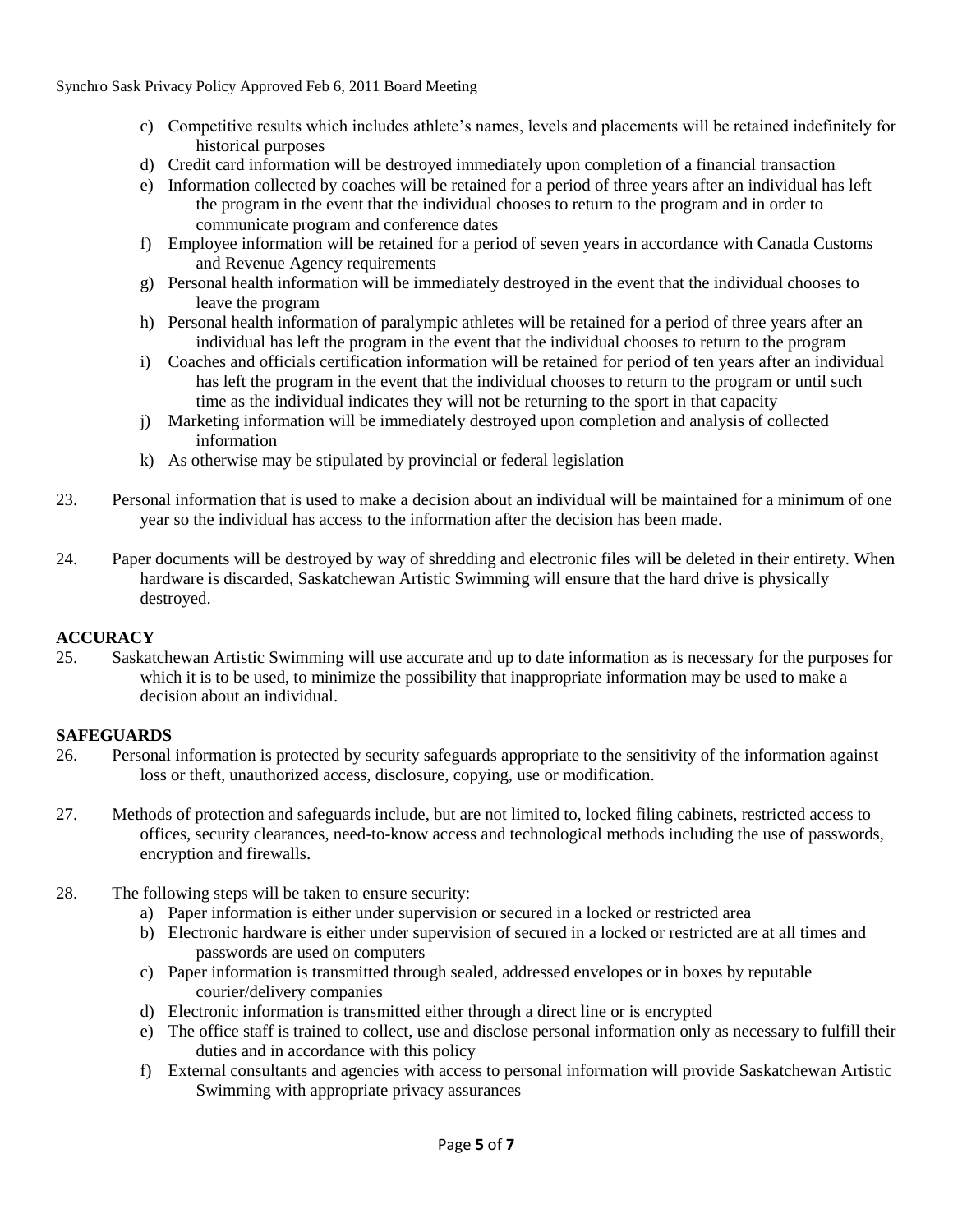## **OPENESS**

29. Saskatchewan Artistic Swimming will publicize information about its policies and practices relating to the management of personal information. This information is available through this policy, on Saskatchewan Artistic Swimming's website or upon request by contacting the Privacy officer.

#### **INDIVDUAL ACCESS**

- 30. Upon written consent and with the assistance from Synchro Canada an individual may be informed of the existence, use and disclosure of his or her personal information and will be given access to information. As well, an individual is entitled to be informed of the source of the personal information along with an account of third parties to whom the information has been disclosed.
- 31. Requested information will be disclosed to the individual within thirty days from when Saskatchewan Artistic Swimming receives the written request at no cost to the individual or at nominal costs due to photocopying expenses, unless there is reasonable ground to extend the time limit. If personal information is inaccurate or incomplete, it will be amended as required.
- 32. An individual may be denied access if:
	- a) The information is prohibitively costly to provide
	- b) The information contains references to other individuals
	- c) The information cannot be disclosed for legal security or commercial propriety purposes
	- d) The information is subject to solicitor client or litigation privilege
- 33. Upon the refusal for access, Saskatchewan Artistic Swimming will inform the individual the reasons for the refusal and the associated provision of PIPEDA.

#### **CHALLENGING COMPLIANCE**

- 34. An individual can challenge Saskatchewan Artistic Swimming's compliance with this policy and PIPEDA by submitting the challenge in writing to the Privacy Officer. Upon receiving a written complaint, Saskatchewan Artistic Swimming will:
	- a) Record the date the complaint is received
	- b) The Privacy Officer will serve in a neutral, unbiased capacity to resolve the complaint
	- c) Acknowledge the receipt of the complaint by way of telephone conversation and clarify the nature of the complaint within five business days
	- d) Appoint an investigator using Saskatchewan Artistic Swimming personnel or an independent investigator and within twenty-five business days of receipt of the complaint, the investigator will submit a written report to Saskatchewan Artistic Swimming
	- e) Notify the complainant of the outcome of the investigation and any relevant steps taken to rectify the complaint, including any amendments to policies and procedures, within thirty days of receipt of the complaint
- 35. An individual may appeal a decision made by Saskatchewan Artistic Swimming by using the Saskatchewan Artistic Swimming's Appeal Policy.

#### **IP ADDRESS AND COOKIES**

36. Saskatchewan Artistic Swimming does not collect, use or disclose IP addresses, nor does Saskatchewan Artistic Swimming use cookies to identify specific individuals.

#### **COPYRIGHT AND LEGAL DISCLAIMER**